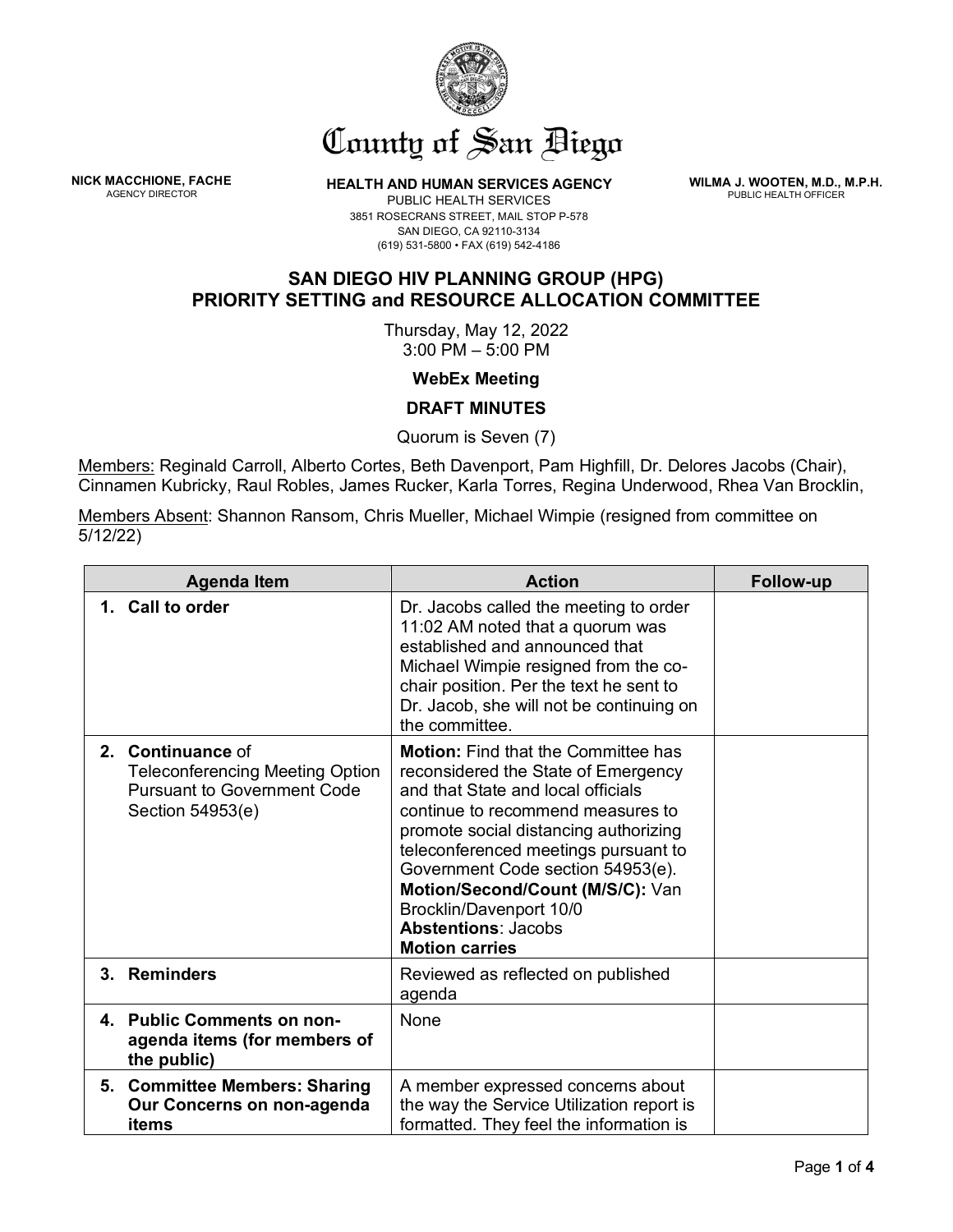| <b>Agenda Item</b>                                                             | <b>Action</b>                                                                                                                                                                                                                                                                                                                                                                                                                                                                                                                         | Follow-up                                                                                                                                                                                       |
|--------------------------------------------------------------------------------|---------------------------------------------------------------------------------------------------------------------------------------------------------------------------------------------------------------------------------------------------------------------------------------------------------------------------------------------------------------------------------------------------------------------------------------------------------------------------------------------------------------------------------------|-------------------------------------------------------------------------------------------------------------------------------------------------------------------------------------------------|
|                                                                                | potentially inaccurate or misleading<br>regarding the total clients served.                                                                                                                                                                                                                                                                                                                                                                                                                                                           |                                                                                                                                                                                                 |
| <b>6. Action:</b> Review and approve the<br>meeting agenda for May 12,<br>2022 | Motion: Approve the May 12, 2022<br>meeting agenda as presented<br>M/S/C: Cortes/Robles 10/0<br><b>Abstentions: Jacobs</b><br><b>Motion carries</b>                                                                                                                                                                                                                                                                                                                                                                                   |                                                                                                                                                                                                 |
| 7. Action: Approve meeting<br>minutes from April 14, 2022                      | Motion: Approve the April 14, 2022<br>meeting minutes as presented<br>M/S/C: Van Brocklin/Highfill 8/8<br>Abstentions: Jacobs, Kubricky, Rucker<br><b>Motion carries</b>                                                                                                                                                                                                                                                                                                                                                              |                                                                                                                                                                                                 |
| 8. Review follow-up items from<br>meeting minutes                              | Reviewed                                                                                                                                                                                                                                                                                                                                                                                                                                                                                                                              |                                                                                                                                                                                                 |
| 9. Review committee attendance                                                 | The committee requested updating the<br>attendance sheet and removing those<br>who are no longer committee members<br>for example Brent Morton.                                                                                                                                                                                                                                                                                                                                                                                       | Staff will update<br>the attendance<br>sheet.                                                                                                                                                   |
| <b>10. Routine Business</b>                                                    |                                                                                                                                                                                                                                                                                                                                                                                                                                                                                                                                       |                                                                                                                                                                                                 |
| a. COVID-19 update                                                             | A reminder that PSRAC will be meeting<br>weekly in June and July; with the<br>exception on June 30. During the third<br>week of each month, the Recipient will<br>provide updates.<br>The US and San Diego are<br>experiencing a slight increase in<br>COVID-19 cases. CDC<br>recommendation is for<br>immunocompromised people, and those<br>over age 50 to get a second booster<br>vaccine. Community members have<br>mentioned to a committee member that<br>they are unaware of how to get access<br>to COVID-19 antiretrovirals. | Staff will identify<br>information<br>regarding<br>accessing both<br>booster shots and<br>COVID-19<br>antiretrovirals,<br>and that<br>information will<br>be sent to the<br><b>HPG listserv</b> |
| b. Affordable Care Act (ACA)<br>update                                         | As of May 1, 2022, all persons in CA<br>who are 50 or older and under 138% of<br>the Federal Poverty Level (FPL) are<br>eligible to enroll in Medi-Cal regardless<br>of immigration status, keeping in mind<br>that Ryan White is the payor of the last<br>resort. Some of the challenges with the<br>full scope of Medi-Cal will likely be<br>building trust regarding this change<br>regarding immigration status. A small<br>working group will be created to help<br>the community obtain the medical<br>information.             |                                                                                                                                                                                                 |
| c. Review Monthly and YTD<br>expenditure and examine<br>for any recommended    | The FY 21 final expenditure report is<br>not yet available but will be soon.                                                                                                                                                                                                                                                                                                                                                                                                                                                          |                                                                                                                                                                                                 |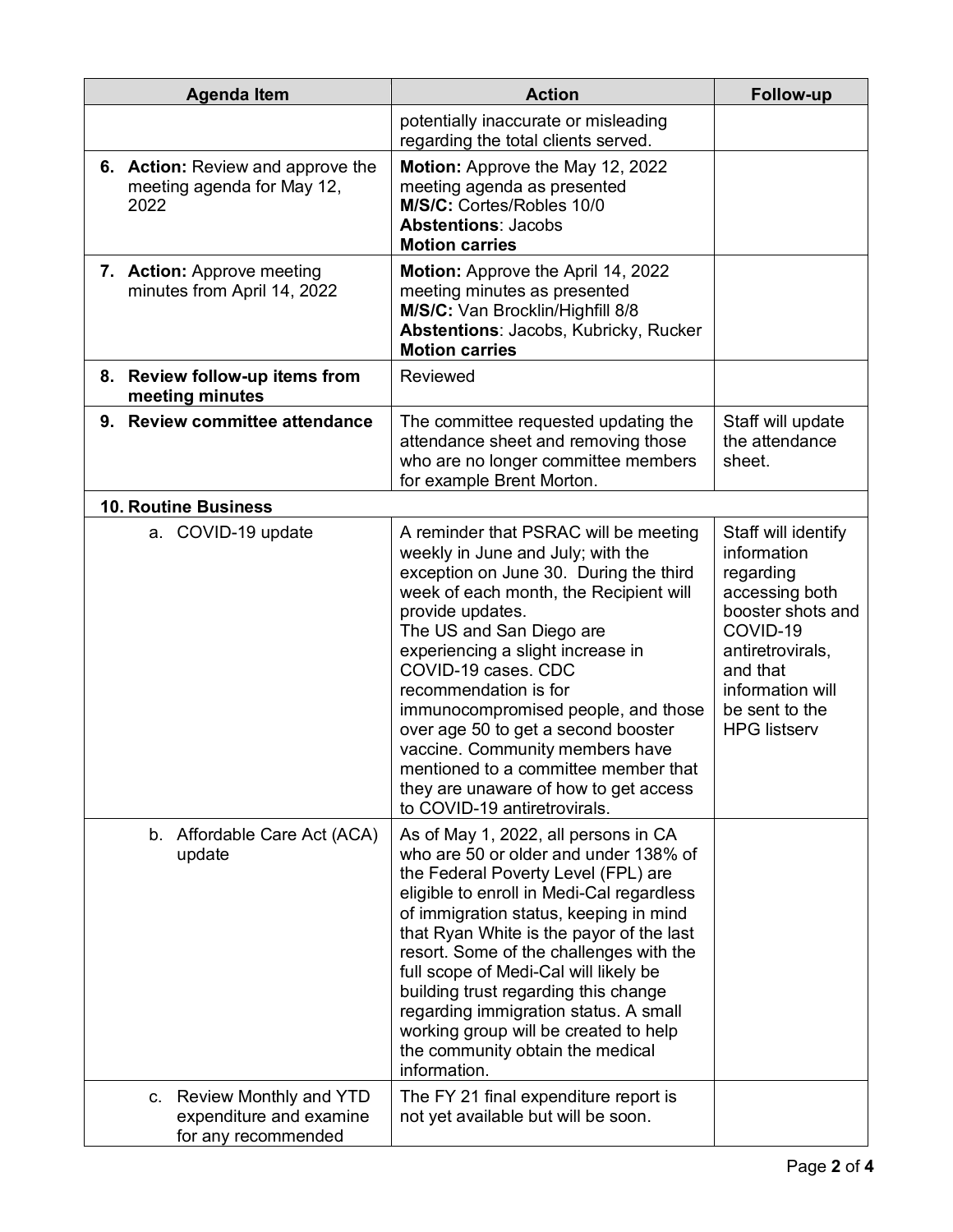|    | <b>Agenda Item</b>                                                                                                                                                              | <b>Action</b>                                                                                                                                                                                                                                                                                                                                                                                                                                                                                                                                                                                                                                                                                                                                                                                                                                                                                                                                                                                                                                                                                                                                                                                                                                                                                                                                                                              | Follow-up                                                                                                                                                                                                                                                                            |
|----|---------------------------------------------------------------------------------------------------------------------------------------------------------------------------------|--------------------------------------------------------------------------------------------------------------------------------------------------------------------------------------------------------------------------------------------------------------------------------------------------------------------------------------------------------------------------------------------------------------------------------------------------------------------------------------------------------------------------------------------------------------------------------------------------------------------------------------------------------------------------------------------------------------------------------------------------------------------------------------------------------------------------------------------------------------------------------------------------------------------------------------------------------------------------------------------------------------------------------------------------------------------------------------------------------------------------------------------------------------------------------------------------------------------------------------------------------------------------------------------------------------------------------------------------------------------------------------------|--------------------------------------------------------------------------------------------------------------------------------------------------------------------------------------------------------------------------------------------------------------------------------------|
|    | reallocations.                                                                                                                                                                  |                                                                                                                                                                                                                                                                                                                                                                                                                                                                                                                                                                                                                                                                                                                                                                                                                                                                                                                                                                                                                                                                                                                                                                                                                                                                                                                                                                                            |                                                                                                                                                                                                                                                                                      |
|    | d. Review Monthly and YTD<br>service utilization report                                                                                                                         | Report reviewed. The report indicates<br>how services are trending compared to<br>the prior year. This format is based on<br>direction from the Steering Committee                                                                                                                                                                                                                                                                                                                                                                                                                                                                                                                                                                                                                                                                                                                                                                                                                                                                                                                                                                                                                                                                                                                                                                                                                         |                                                                                                                                                                                                                                                                                      |
| е. | <b>HIV Prevention update</b>                                                                                                                                                    | No updates                                                                                                                                                                                                                                                                                                                                                                                                                                                                                                                                                                                                                                                                                                                                                                                                                                                                                                                                                                                                                                                                                                                                                                                                                                                                                                                                                                                 |                                                                                                                                                                                                                                                                                      |
| f. | Review/update FY 22<br>Work Plan as needed                                                                                                                                      | No updates                                                                                                                                                                                                                                                                                                                                                                                                                                                                                                                                                                                                                                                                                                                                                                                                                                                                                                                                                                                                                                                                                                                                                                                                                                                                                                                                                                                 |                                                                                                                                                                                                                                                                                      |
|    | 11. Old Business                                                                                                                                                                |                                                                                                                                                                                                                                                                                                                                                                                                                                                                                                                                                                                                                                                                                                                                                                                                                                                                                                                                                                                                                                                                                                                                                                                                                                                                                                                                                                                            |                                                                                                                                                                                                                                                                                      |
|    | a. Getting to Zero<br><b>Community Action Plan</b>                                                                                                                              |                                                                                                                                                                                                                                                                                                                                                                                                                                                                                                                                                                                                                                                                                                                                                                                                                                                                                                                                                                                                                                                                                                                                                                                                                                                                                                                                                                                            |                                                                                                                                                                                                                                                                                      |
|    | 1. Review HIV Housing data<br>(if available)                                                                                                                                    | <b>Tabled</b>                                                                                                                                                                                                                                                                                                                                                                                                                                                                                                                                                                                                                                                                                                                                                                                                                                                                                                                                                                                                                                                                                                                                                                                                                                                                                                                                                                              |                                                                                                                                                                                                                                                                                      |
|    | 2. Discussion/Potential<br><b>Action Item: Continue to</b><br>discuss the PARS waiting list,<br>including recommendations<br>regarding waiting lists and<br>service directives. | The committee expressed concerns<br>about the availability of affordable<br>housing for people living with HIV in<br>San Diego and noted that there are no<br>easy solutions as the problem is more<br>significant than available resources.<br>The committee considered changes to<br>housing services standards for the next<br>fiscal year for those using PARS<br>including changing the coverage period<br>from 48 t0 to 24 months to allow new<br>clients on the waiting list to access<br>services.<br>After an in-depth discussion, the<br>committee decided to request that the<br>recipient convene a working group to<br>consider recommendations and<br>propose them to the PSRAC committee,<br>including:<br>1. Reduce the length of time in<br>PARS from 48 months to 24<br>months<br>2. Ensure that implementation<br>would be done to minimize the<br>impact on the clients currently<br>using PARS.<br>The committee asked Recipient's Office<br>to develop a draft implementation plan<br>to be considered, the Recipient's office<br>agreed and asked for authorization to<br>reach out to a small number of<br>committee members to understand their<br>concerns. The recipient will reach out to<br>Kubricky, Carroll, Rucker, and Torres.<br>The committee will review this at future<br>meetings noting that the discussion may<br>need to take place over multiple | The Recipient will<br>convene a<br>workgroup that<br>includes<br>Kubricky, Carroll,<br>Rucker, and<br>Torres.to develop<br>recommendations<br>for a process to<br>implement the<br>proposed<br>changes and will<br>present the<br>recommendation<br>to PSRAC at the<br>next meeting. |